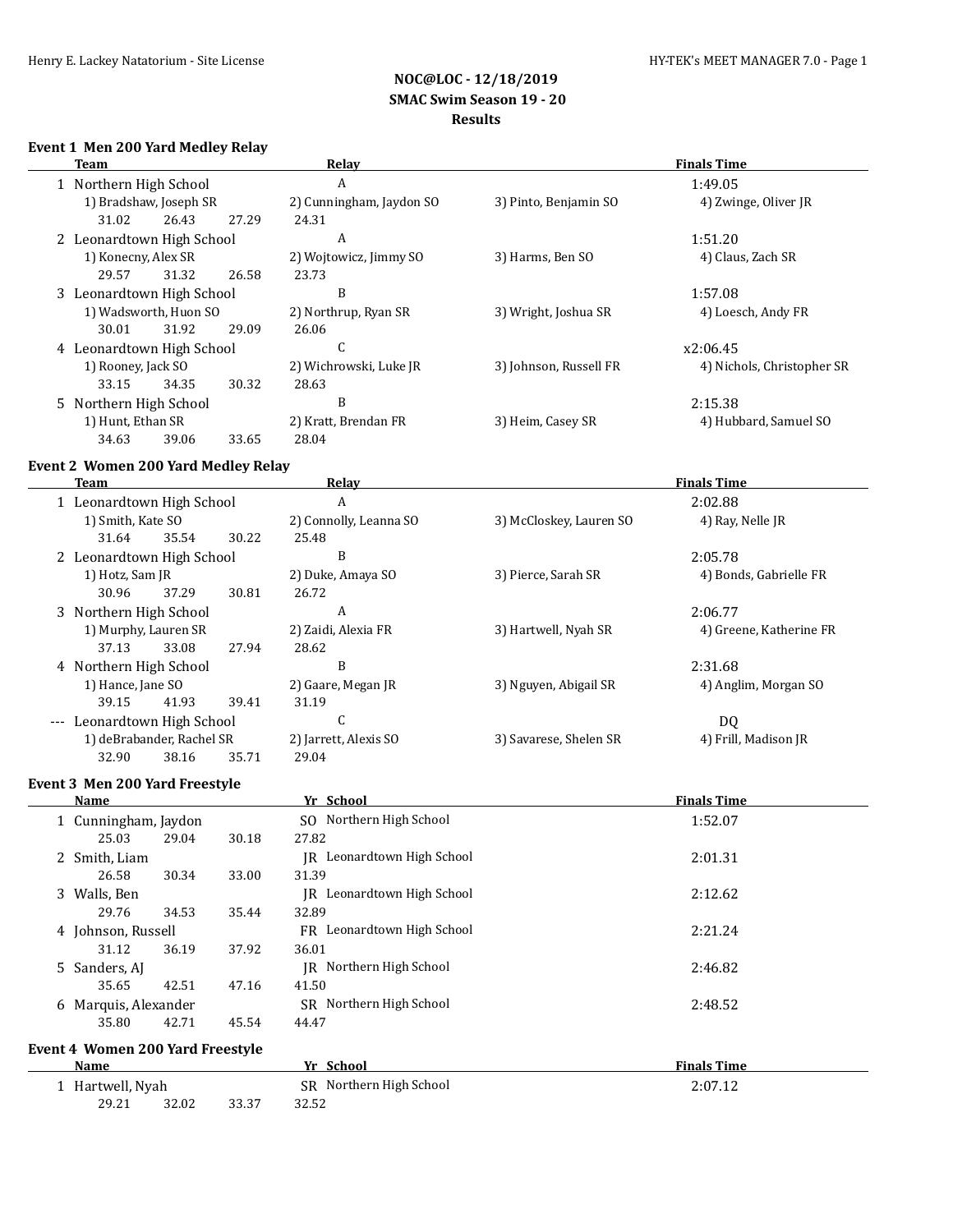## **(Event 4 Women 200 Yard Freestyle)**

|   | <b>Name</b>                           |       | Yr School                                             | <b>Finals Time</b> |  |
|---|---------------------------------------|-------|-------------------------------------------------------|--------------------|--|
|   | 2 Allred, Caroline                    |       | FR Leonardtown High School                            | 2:14.60            |  |
|   | 31.39<br>34.16                        | 35.32 | 33.73                                                 |                    |  |
|   | 3 Wojtowicz, Jenny                    |       | FR Leonardtown High School                            | 2:18.84            |  |
|   | 32.28<br>35.42                        | 36.18 | 34.96                                                 |                    |  |
|   | 4 Jones, Ava                          |       | FR Leonardtown High School                            | 2:34.21            |  |
|   | 32.20<br>38.34                        | 42.65 | 41.02                                                 |                    |  |
|   | 5 Murphy, Lauren                      |       | SR Northern High School                               | 2:46.06            |  |
|   | 36.42<br>42.37                        | 44.64 | 42.63                                                 |                    |  |
|   | 6 Hance, Jane                         |       | SO Northern High School                               | 2:46.73            |  |
|   | 35.43<br>40.62                        | 41.54 | 49.14                                                 |                    |  |
|   | Event 5 Men 200 Yard IM               |       |                                                       |                    |  |
|   | <b>Name</b>                           |       | Yr School                                             | <b>Finals Time</b> |  |
|   | 1 Northrup, Ryan                      |       | SR Leonardtown High School                            | 2:23.61            |  |
|   | 29.26<br>37.48                        | 42.25 | 34.62                                                 |                    |  |
|   | 2 Zwinge, Oliver                      |       | JR Northern High School                               | 2:34.98            |  |
|   | 32.13<br>39.34                        | 48.90 | 34.61                                                 |                    |  |
|   | 3 Wright, Joshua                      |       | SR Leonardtown High School                            | 2:35.25            |  |
|   | 30.66<br>41.72                        | 48.56 | 34.31                                                 |                    |  |
|   | 4 Hunt, Ethan                         |       | SR Northern High School                               | 2:40.94            |  |
|   | 33.30<br>42.85                        | 48.20 | 36.59                                                 |                    |  |
|   | 5 Bryan, Caleb                        |       | SO Leonardtown High School                            | 2:41.20            |  |
|   | 35.90<br>40.47                        | 49.07 | 35.76                                                 |                    |  |
|   | 6 Polk, Ryan                          |       | SO Northern High School                               | 2:56.69            |  |
|   | 37.65<br>45.15                        | 53.68 | 40.21                                                 |                    |  |
|   | Event 6 Women 200 Yard IM             |       |                                                       |                    |  |
|   | <u>Name</u>                           |       | Yr School                                             | <b>Finals Time</b> |  |
|   | 1 Zaidi, Alexia                       |       | FR Northern High School                               | 2:14.33            |  |
|   |                                       |       |                                                       |                    |  |
|   |                                       |       |                                                       |                    |  |
|   | 29.56<br>33.04                        | 39.27 | 32.46                                                 |                    |  |
|   | 2 Ray, Nelle<br>29.00                 |       | JR Leonardtown High School                            | 2:20.16            |  |
|   | 35.18                                 | 43.57 | 32.41<br>SR Leonardtown High School                   |                    |  |
|   | 3 Pierce, Sarah<br>32.07<br>39.47     |       |                                                       | 2:35.08            |  |
|   |                                       | 48.30 | 35.24<br>SO Leonardtown High School                   |                    |  |
|   | 4 Jarrett, Alexis<br>34.40<br>39.71   | 48.31 | 38.61                                                 | 2:41.03            |  |
|   |                                       |       | FR Northern High School                               | 2:45.00            |  |
|   | 5 Greene, Katherine<br>34.41<br>44.51 | 48.79 | 37.29                                                 |                    |  |
|   | 6 Hatchell, Maliyah                   |       | SO Northern High School                               | 2:54.43            |  |
|   | 36.25<br>43.85                        | 55.53 | 38.80                                                 |                    |  |
|   |                                       |       |                                                       |                    |  |
|   | <b>Event 7 Men 50 Yard Freestyle</b>  |       |                                                       |                    |  |
|   | <b>Name</b>                           |       | Yr School                                             | <b>Finals Time</b> |  |
|   | 1 Konecny, Alex                       |       | SR Leonardtown High School                            | 24.39              |  |
|   | 2 Hubbard, Samuel                     |       | Northern High School<br>SO.                           | 28.11              |  |
|   | 3 Dela Cuesta, Victor                 |       | Leonardtown High School<br>FR.                        | 28.63              |  |
|   | 4 Sanders, AJ                         |       | Northern High School<br>IR                            | 29.04              |  |
|   | 5 Hurley, Jake                        |       | Northern High School<br>SR                            | 29.05              |  |
| 6 | Rooney, Jack                          |       | Leonardtown High School<br>SO.                        | 29.46              |  |
|   | Johnson, Russell                      |       | FR Leonardtown High School                            | X28.81             |  |
|   | Coleman, Thomas                       |       | SO Leonardtown High School                            | X29.65             |  |
|   | Marquis, Alexander<br>Bryan, Caleb    |       | SR Northern High School<br>SO Leonardtown High School | X30.05<br>X30.63   |  |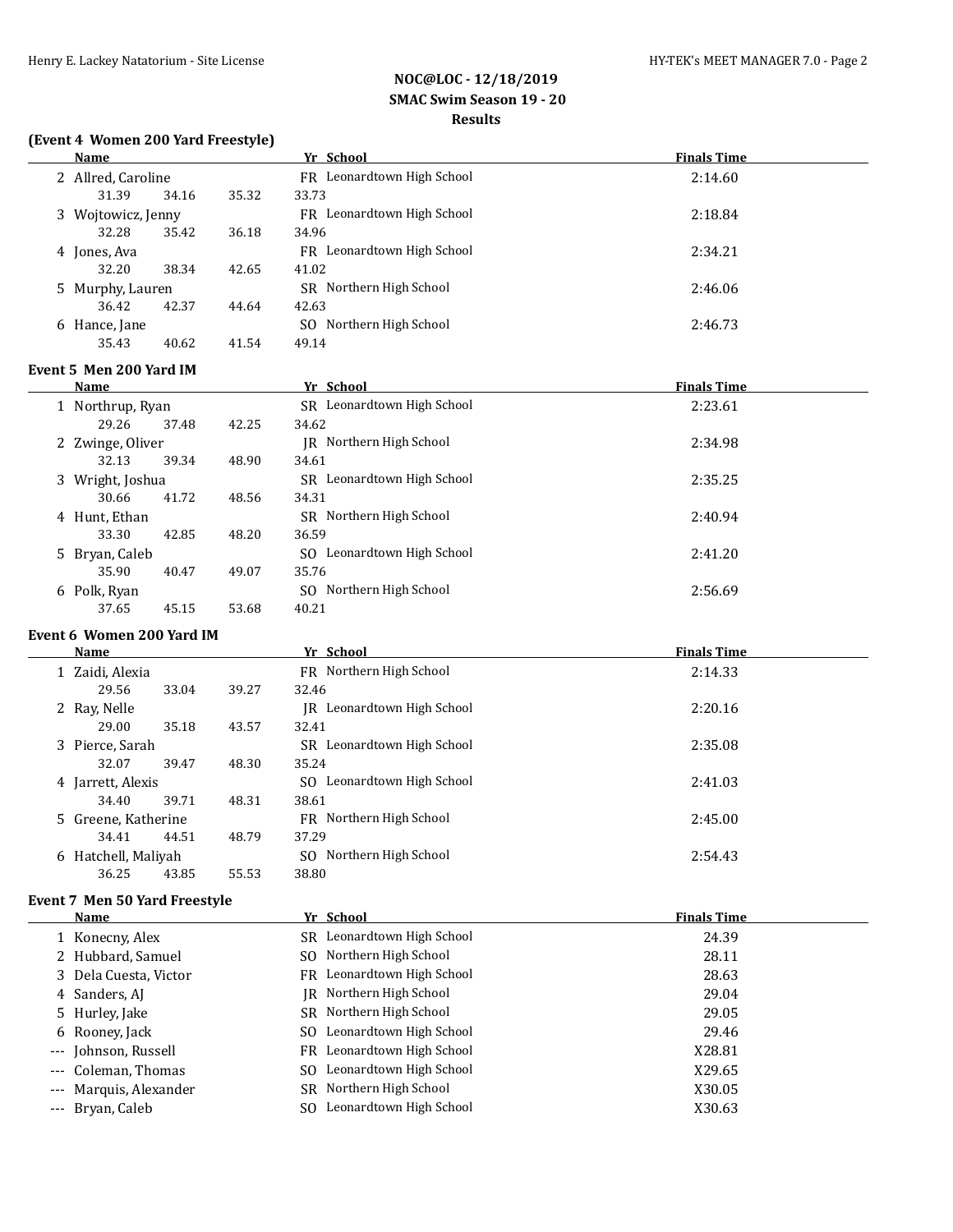#### **(Event 7 Men 50 Yard Freestyle)**

| Name                                   | Yr School                         | <b>Finals Time</b> |
|----------------------------------------|-----------------------------------|--------------------|
| --- Case, Ian                          | SR Northern High School           | X34.41             |
| <b>Event 8 Women 50 Yard Freestyle</b> |                                   |                    |
| Name                                   | Yr School                         | <b>Finals Time</b> |
| 1 Hotz, Sam                            | <b>IR</b> Leonardtown High School | 26.65              |
| 2 Duke, Amaya                          | SO Leonardtown High School        | 26.90              |
| 3 Bonds, Gabrielle                     | FR Leonardtown High School        | 27.41              |
| 4 Anglim, Morgan                       | SO Northern High School           | 31.42              |
| 5 Foltz, Abigail                       | JR Northern High School           | 32.96              |
| 6 Weisburgh, Lucy                      | SO Northern High School           | 34.85              |
| 7 Nestor, Caroline                     | FR Northern High School           | x36.79             |
| Konecny, Emily                         | FR Leonardtown High School        | X32.00             |
| Wilkes, Alexis                         | JR Leonardtown High School        | X32.90             |
| Zatonska, Magdalena                    | JR Leonardtown High School        | X33.48             |
| Brannon, Svetlana                      | <b>IR</b> Northern High School    | X34.65             |
| --- Parmer, Carissa                    | SO Northern High School           | X36.81             |
| <b>Event 11 Men 100 Yard Butterfly</b> |                                   |                    |
| Name                                   | Yr School                         | <b>Finals Time</b> |
| 1 Pinto, Benjamin<br>27.78<br>30.45    | SO Northern High School           | 58.23              |
| 2 Wojtowicz, Jimmy<br>26.87<br>31.81   | SO Leonardtown High School        | 58.68              |
| 3 Wadsworth, Huon<br>29.85<br>33.53    | SO Leonardtown High School        | 1:03.38            |
| 4 Smith, Liam<br>29.92<br>34.45        | <b>IR</b> Leonardtown High School | 1:04.37            |
| 5 Zwinge, Oliver<br>35.39<br>45.64     | JR Northern High School           | 1:21.03            |
| 6 Polk, Ryan<br>41.23<br>43.91         | SO Northern High School           | 1:25.14            |
| Event 12 Women 100 Yard Butterfly      |                                   |                    |
| Name                                   | Yr School                         | <b>Finals Time</b> |
| 1 Hartwell, Nyah<br>30.23<br>35.98     | SR Northern High School           | 1:06.21            |
| 2 Wojtowicz, Jenny<br>32.09<br>35.23   | FR Leonardtown High School        | 1:07.32            |
| 3 McCauley, Abigail<br>35.41<br>39.51  | SO Leonardtown High School        | 1:14.92            |
| 4 Savarese, Shelen<br>36.83<br>42.68   | SR Leonardtown High School        | 1:19.51            |
| 5 Nguyen, Abigail<br>42.08<br>48.04    | SR Northern High School           | 1:30.12            |
| 6 Bailey, Phoebe<br>41.41<br>56.57     | SR Northern High School           | 1:37.98            |
| Event 13 Men 100 Yard Freestyle        |                                   |                    |
| Name                                   | Yr School                         | <b>Finals Time</b> |
| 1 Claus, Zach<br>24.53<br>26.69        | SR Leonardtown High School        | 51.22              |
| 2 Benson, Taylor<br>26.81<br>30.19     | SR Leonardtown High School        | 57.00              |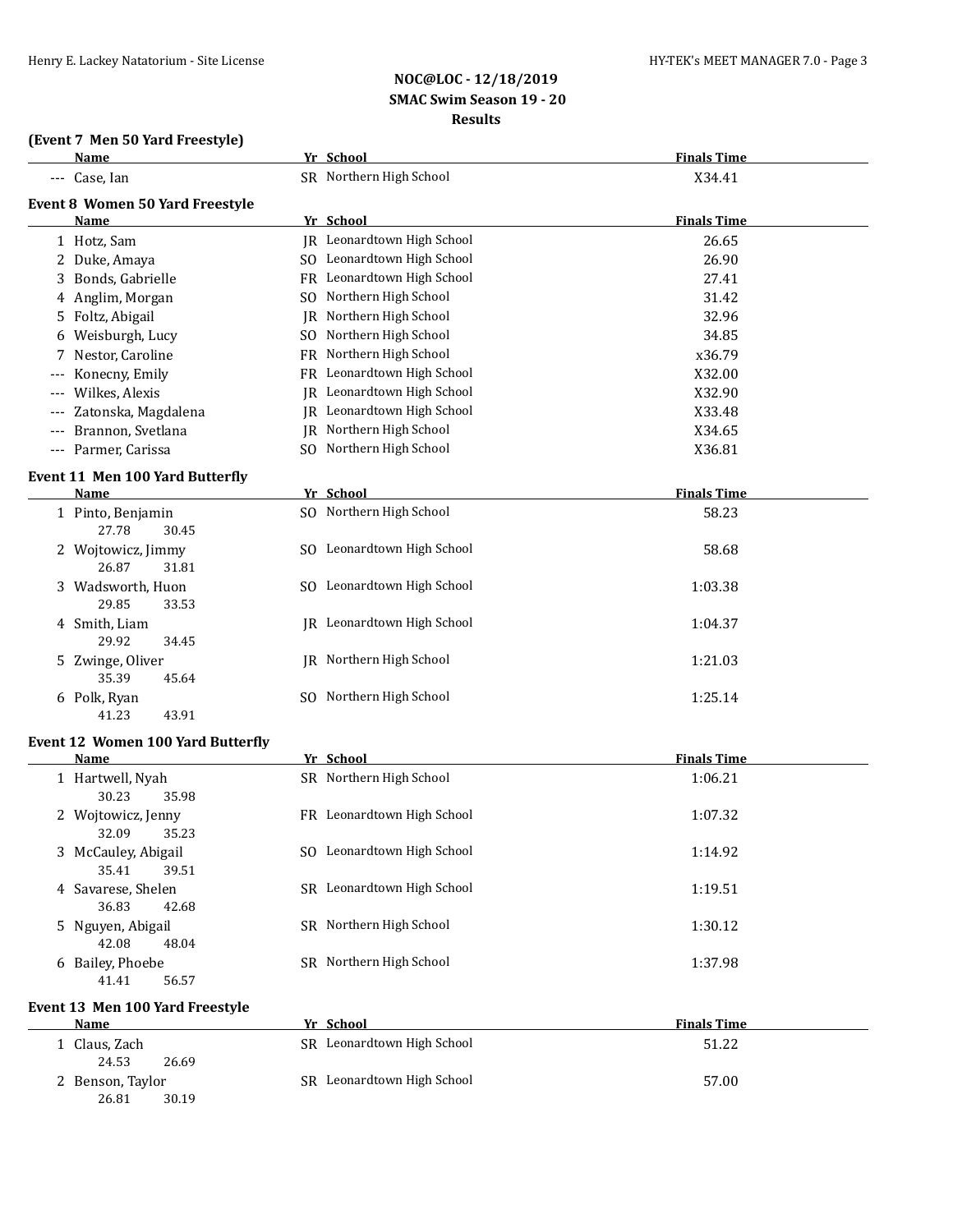#### **(Event 13 Men 100 Yard Freestyle)**

| Name                               | $\overline{\phantom{a}}$<br>Yr School | <b>Finals Time</b> |
|------------------------------------|---------------------------------------|--------------------|
| 3 Hunt, Ethan<br>30.78<br>35.18    | SR Northern High School               | 1:05.96            |
| 4 Hurley, Jake<br>33.59<br>36.63   | SR Northern High School               | 1:10.22            |
| 5 Loesch, Andy<br>59.74<br>10.82   | FR Leonardtown High School            | 1:10.56            |
| 6 Kratt, Brendan<br>37.54<br>33.18 | FR Northern High School               | 1:10.72            |

## **Event 14 Women 100 Yard Freestyle**

| Name                                  | Yr School                      | <b>Finals Time</b> |
|---------------------------------------|--------------------------------|--------------------|
| 1 Hotz, Sam<br>28.47<br>30.74         | JR Leonardtown High School     | 59.21              |
| 2 Scott, Laura<br>29.39<br>31.67      | SR Leonardtown High School     | 1:01.06            |
| 3 Connolly, Leanna<br>32.92<br>30.06  | Leonardtown High School<br>SO. | 1:02.98            |
| 4 Hatchell, Maliyah<br>34.00<br>36.24 | Northern High School<br>SO.    | 1:10.24            |
| 5 Anglim, Morgan<br>34.10<br>41.24    | Northern High School<br>SO.    | 1:15.34            |
| 6 Smith, Charity<br>37.99<br>45.01    | Northern High School<br>SR.    | 1:23.00            |

#### **Event 15 Men 500 Yard Freestyle**

| Name               |       |       | Yr School |                         |                            |       |       | <b>Finals Time</b> |  |
|--------------------|-------|-------|-----------|-------------------------|----------------------------|-------|-------|--------------------|--|
| 1 Rock, Conner     |       |       |           |                         | SO Leonardtown High School |       |       | 5:56.56            |  |
| 30.35              | 35.17 | 36.26 | 37.56     | 36.58                   | 36.83                      | 36.75 | 36.78 |                    |  |
| 36.80              | 33.48 |       |           |                         |                            |       |       |                    |  |
| 2 Walls, Ben       |       |       |           |                         | JR Leonardtown High School |       |       | 5:57.25            |  |
| 29.53              | 34.18 | 35.27 | 36.11     | 36.40                   | 36.84                      | 37.97 | 38.56 |                    |  |
| 37.77              | 34.62 |       |           |                         |                            |       |       |                    |  |
| 3 Bradshaw, Joseph |       |       |           | SR Northern High School |                            |       |       | 6:12.41            |  |
| 30.24              | 34.25 | 36.06 | 37.35     | 38.01                   | 38.33                      | 39.20 | 39.62 |                    |  |
| 40.44              | 38.91 |       |           |                         |                            |       |       |                    |  |
| 4 Salter, Graham   |       |       |           |                         | SO Leonardtown High School |       |       | 6:20.90            |  |
| 32.35              | 37.43 | 39.30 | 39.80     | 39.33                   | 39.31                      | 39.21 | 38.68 |                    |  |
| 38.74              | 36.75 |       |           |                         |                            |       |       |                    |  |
| 5 Hubbard, Samuel  |       |       |           | SO Northern High School |                            |       |       | 6:29.15            |  |
| 31.39              | 36.37 | 37.92 | 39.62     | 41.05                   | 40.73                      | 42.28 | 41.84 |                    |  |
| 41.09              | 36.86 |       |           |                         |                            |       |       |                    |  |
| 6 Heim, Casey      |       |       |           | SR Northern High School |                            |       |       | 7:23.31            |  |
| 37.11              | 41.51 | 44.87 | 45.37     | 45.70                   | 45.77                      | 46.50 | 46.30 |                    |  |
| 47.25              | 42.93 |       |           |                         |                            |       |       |                    |  |

### **Event 16 Women 500 Yard Freestyle**

| Name               |       |       | Yr School |       |                            |       |       | <b>Finals Time</b> |  |
|--------------------|-------|-------|-----------|-------|----------------------------|-------|-------|--------------------|--|
| 1 Ray, Nelle       |       |       |           |       | IR Leonardtown High School |       |       | 5:33.89            |  |
| 27.80              | 31.49 | 33.06 | 34.41     | 34.18 | 34.88                      | 34.77 | 34.76 |                    |  |
| 34.84              | 33.70 |       |           |       |                            |       |       |                    |  |
| 2 Bonds, Gabrielle |       |       |           |       | FR Leonardtown High School |       |       | 5:48.08            |  |
| 30.47              | 33.89 | 35.68 | 35.78     | 35.69 | 35.89                      | 35.70 | 35.54 |                    |  |
| 35.72              | 33.72 |       |           |       |                            |       |       |                    |  |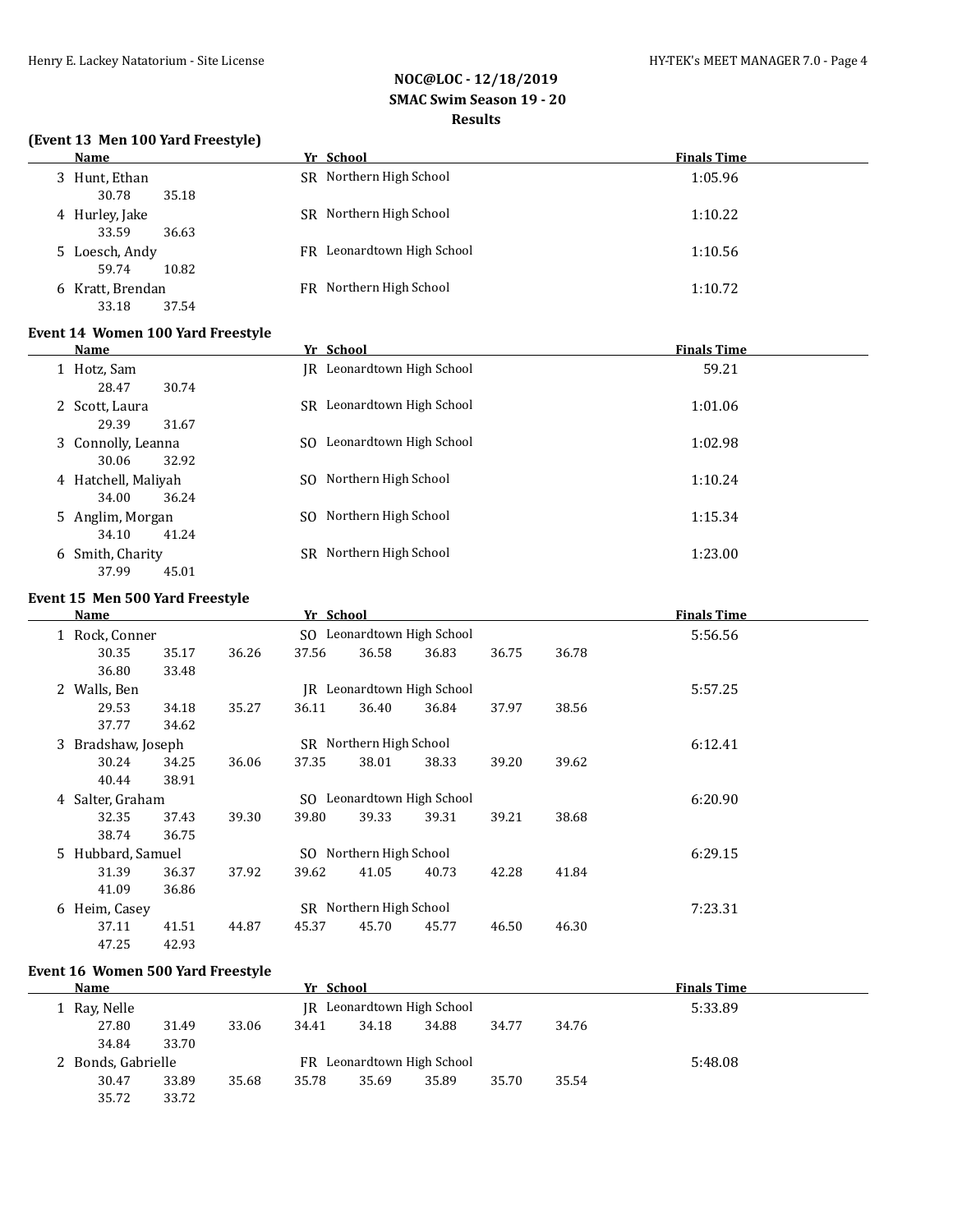## **(Event 16 Women 500 Yard Freestyle)**

| <b>Name</b>         |       |       | Yr School |                         |                            |       |       | <b>Finals Time</b> |  |
|---------------------|-------|-------|-----------|-------------------------|----------------------------|-------|-------|--------------------|--|
| 3 Duke, Amaya       |       |       |           |                         | SO Leonardtown High School |       |       | 5:54.51            |  |
| 30.32               | 34.31 | 35.19 | 35.97     | 36.26                   | 36.30                      | 36.55 | 36.95 |                    |  |
| 37.16               | 35.50 |       |           |                         |                            |       |       |                    |  |
| 4 Greene, Katherine |       |       |           | FR Northern High School |                            |       |       | 6:39.91            |  |
| 33.79               | 39.11 | 40.85 | 41.55     | 41.35                   | 41.09                      | 42.09 | 41.69 |                    |  |
| 42.22               | 36.17 |       |           |                         |                            |       |       |                    |  |
| 5 Nguyen, Abigail   |       |       |           | SR Northern High School |                            |       |       | 7:29.17            |  |
| 37.61               | 42.50 | 44.93 | 46.01     | 47.49                   | 46.38                      | 46.72 | 47.66 |                    |  |
| 46.32               | 43.55 |       |           |                         |                            |       |       |                    |  |
| 6 Gaare, Megan      |       |       |           | JR Northern High School |                            |       |       | 7:40.56            |  |
| 40.51               | 42.73 | 44.59 | 45.32     | 47.33                   | 1:39.39                    | 47.27 |       |                    |  |
|                     | 45.97 |       |           |                         |                            |       |       |                    |  |

# **Event 17 Men 200 Yard Freestyle Relay**

| Team                      |                        |       | Relay                     | <b>Finals Time</b>       |                        |  |
|---------------------------|------------------------|-------|---------------------------|--------------------------|------------------------|--|
| 1 Leonardtown High School |                        |       | A                         |                          | 1:37.42                |  |
|                           | 1) Wojtowicz, Jimmy SO |       | 2) Harms, Ben SO          | 3) Konecny, Alex SR      | 4) Claus, Zach SR      |  |
| 24.57                     | 24.21                  | 24.76 | 23.88                     |                          |                        |  |
| 2 Leonardtown High School |                        |       | B                         |                          | 1:42.21                |  |
| 1) Smith, Liam JR         |                        |       | 2) Benson, Taylor SR      | 3) Loesch, Andy FR       | 4) Wadsworth, Huon SO  |  |
| 25.49                     | 25.34                  | 26.00 | 25.38                     |                          |                        |  |
| 3 Leonardtown High School |                        |       | U                         |                          | x1:52.18               |  |
|                           | 1) Horner, Zachary FR  |       | 2) Dela Cuesta, Victor FR | 3) Rooney, Jack SO       | 4) Cassetta, Samuel JR |  |
| 27.87                     | 29.10                  | 28.57 | 26.64                     |                          |                        |  |
| 4 Northern High School    |                        |       | A                         |                          | 1:55.89                |  |
| 1) Sanders, AJ JR         |                        |       | 2) Hurley, Jake SR        | 3) Marquis, Alexander SR | 4) Hubbard, Samuel SO  |  |
| 28.14                     | 30.22                  | 28.53 | 29.00                     |                          |                        |  |
| 5 Northern High School    |                        |       | B                         |                          | 2:02.72                |  |
| 1) Kratt, Brendan FR      |                        |       | 2) Polk, Ryan SO          | 3) Heim, Casey SR        | 4) Hunt, Ethan SR      |  |
| 29.84                     | 33.87                  | 30.38 | 28.63                     |                          |                        |  |

## **Event 18 Women 200 Yard Freestyle Relay**

| Team |                           |                           |       | Relay                    | <b>Finals Time</b><br>1:53.12 |                       |  |
|------|---------------------------|---------------------------|-------|--------------------------|-------------------------------|-----------------------|--|
|      | 1 Leonardtown High School |                           |       | A                        |                               |                       |  |
|      |                           | 1) Connolly, Leanna SO    |       | 2) Pilkerton, Josilyn SR | 3) Allred, Caroline FR        | 4) Smith, Kate SO     |  |
|      | 29.24                     | 27.89                     | 28.37 | 27.62                    |                               |                       |  |
|      | 2 Leonardtown High School |                           |       | B                        |                               | 1:57.48               |  |
|      |                           | 1) Allred, Adrianne FR    |       | 2) O'Connor, Anne JR     | 3) McCauley, Abigail SO       | 4) Jarrett, Alexis SO |  |
|      | 28.81                     | 29.16                     | 29.19 | 30.32                    |                               |                       |  |
|      |                           | 3 Leonardtown High School |       | $\sqrt{ }$<br>U          |                               | x2:03.52              |  |
|      |                           | 1) Carrigg, Anna Kate SO  |       | 2) Wilkes, Alexis JR     | 3) Zatonska, Magdalena JR     | 4) Jones, Ava FR      |  |
|      | 29.11                     | 32.68                     | 35.16 | 26.57                    |                               |                       |  |
|      | 4 Northern High School    |                           |       | A                        |                               | 2:14.34               |  |
|      | 1) Nguyen, Abigail SR     |                           |       | 2) Gaare, Megan JR       | 3) Hatchell, Maliyah SO       | 4) Anglim, Morgan SO  |  |
|      | 36.01                     | 35.97                     | 30.95 | 31.41                    |                               |                       |  |
|      | 5 Northern High School    |                           |       | B                        |                               | 2:15.03               |  |
|      | 1) Foltz, Abigail JR      |                           |       | 2) Smith, Charity SR     | 3) Hance, Jane SO             | 4) Bailey, Phoebe SR  |  |
|      | 33.99                     | 34.07                     | 34.85 | 32.12                    |                               |                       |  |
|      | 6 Northern High School    |                           |       | $\sqrt{ }$<br>U          |                               | x2:31.76              |  |
|      | 1) Cole, Eleanor FR       |                           |       | 2) Cimento, Veronica FR  | 3) Nestor, Caroline FR        | 4) Parmer, Carissa SO |  |
|      | 38.22                     | 15.50                     | 26.13 | 1:11.91                  |                               |                       |  |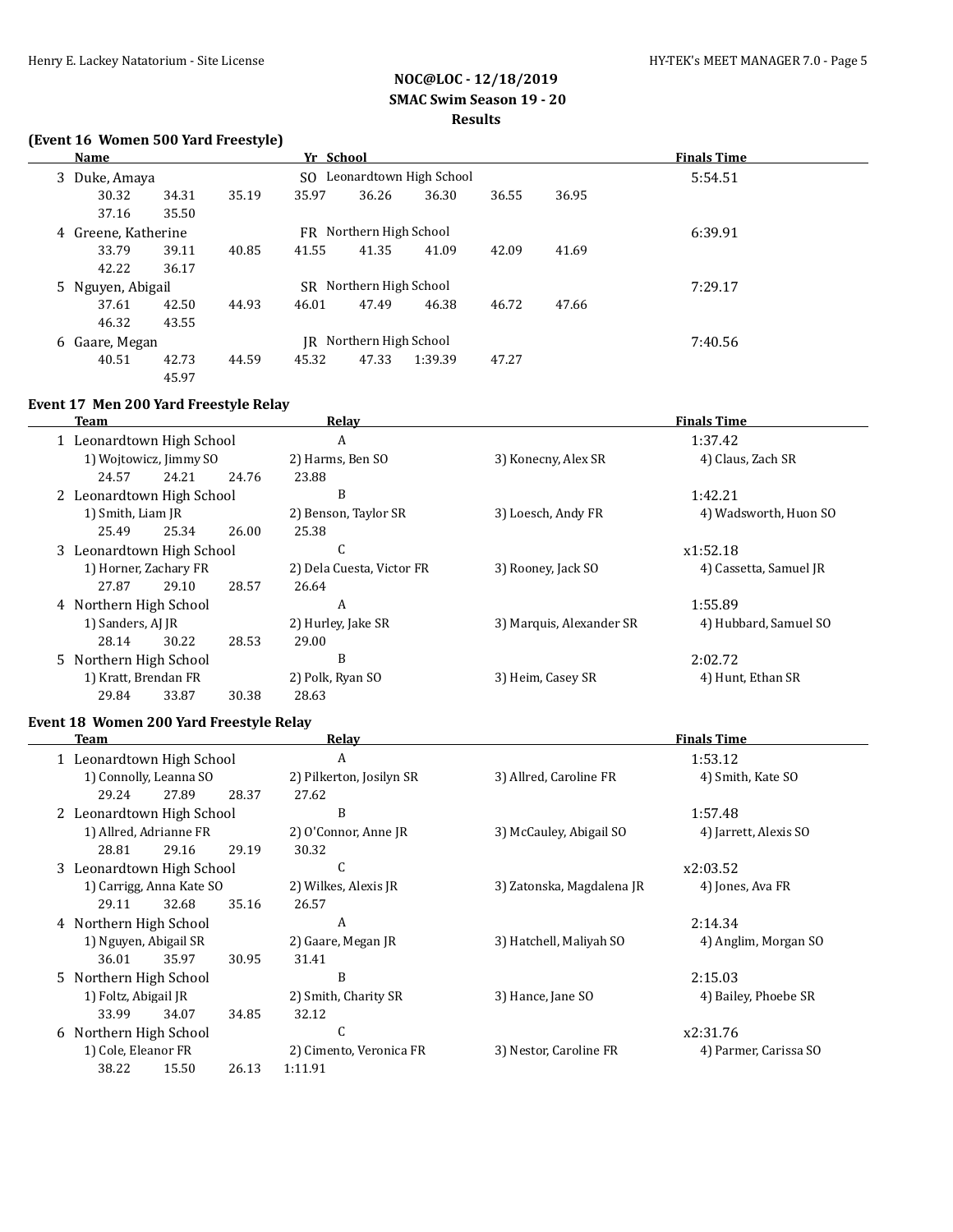## **Event 19 Men 100 Yard Backstroke**

| Name                                 | Yr School                      | <b>Finals Time</b> |
|--------------------------------------|--------------------------------|--------------------|
| 1 Pinto, Benjamin<br>30.06<br>31.97  | SO Northern High School        | 1:02.03            |
| 2 Bradshaw, Joseph<br>32.79<br>34.77 | SR Northern High School        | 1:07.56            |
| 3 Harms, Ben<br>32.56<br>35.54       | Leonardtown High School<br>SO. | 1:08.10            |
| 4 Cassetta, Samuel<br>38.28<br>36.43 | IR Leonardtown High School     | 1:14.71            |
| 5 Rooney, Jack<br>36.78<br>40.14     | Leonardtown High School<br>SO. | 1:16.92            |
| 6 Case, Ian<br>42.14<br>44.11        | SR Northern High School        | 1:26.25            |

### **Event 20 Women 100 Yard Backstroke**

 $\overline{a}$ 

|   | Name                | Yr School                     | <b>Finals Time</b> |
|---|---------------------|-------------------------------|--------------------|
|   | Zaidi, Alexia       | FR Northern High School       | 1:01.51            |
|   | 30.45<br>31.06      |                               |                    |
|   | 2 Frill, Madison    | Leonardtown High School<br>IR | 1:09.99            |
|   | 33.86<br>36.13      |                               |                    |
|   | 3 Allred, Adrianne  | FR Leonardtown High School    | 1:10.12            |
|   | 35.75<br>34.37      |                               |                    |
| 4 | deBrabander, Rachel | SR Leonardtown High School    | 1:13.17            |
|   | 35.06<br>38.11      |                               |                    |
|   | 5 Murphy, Lauren    | SR Northern High School       | 1:20.36            |
|   | 41.33<br>39.03      |                               |                    |
| 6 | Hance, Jane         | Northern High School<br>SO.   | 1:25.24            |
|   | 41.45<br>43.79      |                               |                    |
|   |                     |                               |                    |

### **Event 21 Men 100 Yard Breaststroke**

| Name                                   | Yr School                      | <b>Finals Time</b> |
|----------------------------------------|--------------------------------|--------------------|
| 1 Cunningham, Jaydon<br>30.70<br>27.13 | SO Northern High School        | 57.83              |
| 2 Northrup, Ryan<br>37.94<br>33.45     | Leonardtown High School<br>SR. | 1:11.39            |
| 3 Cassetta, Will<br>36.20<br>41.70     | FR Leonardtown High School     | 1:17.90            |
| 4 Horner, Zachary<br>47.92<br>39.69    | FR Leonardtown High School     | 1:27.61            |
| 5 Heim, Casey<br>48.09<br>41.96        | SR Northern High School        | 1:30.05            |
| 6 Kratt, Brendan<br>52.23<br>41.37     | Northern High School<br>FR     | 1:33.60            |

#### **Event 22 Women 100 Yard Breaststroke**

| Name               | Yr School                  | <b>Finals Time</b> |
|--------------------|----------------------------|--------------------|
| 1 Connolly, Leanna | SO Leonardtown High School | 1:19.19            |
| 41.36<br>37.83     |                            |                    |
| 2 Jarrett, Alexis  | SO Leonardtown High School | 1:24.72            |
| 40.08<br>44.64     |                            |                    |
| 3 Konecny, Emily   | FR Leonardtown High School | 1:31.39            |
| 43.13<br>48.26     |                            |                    |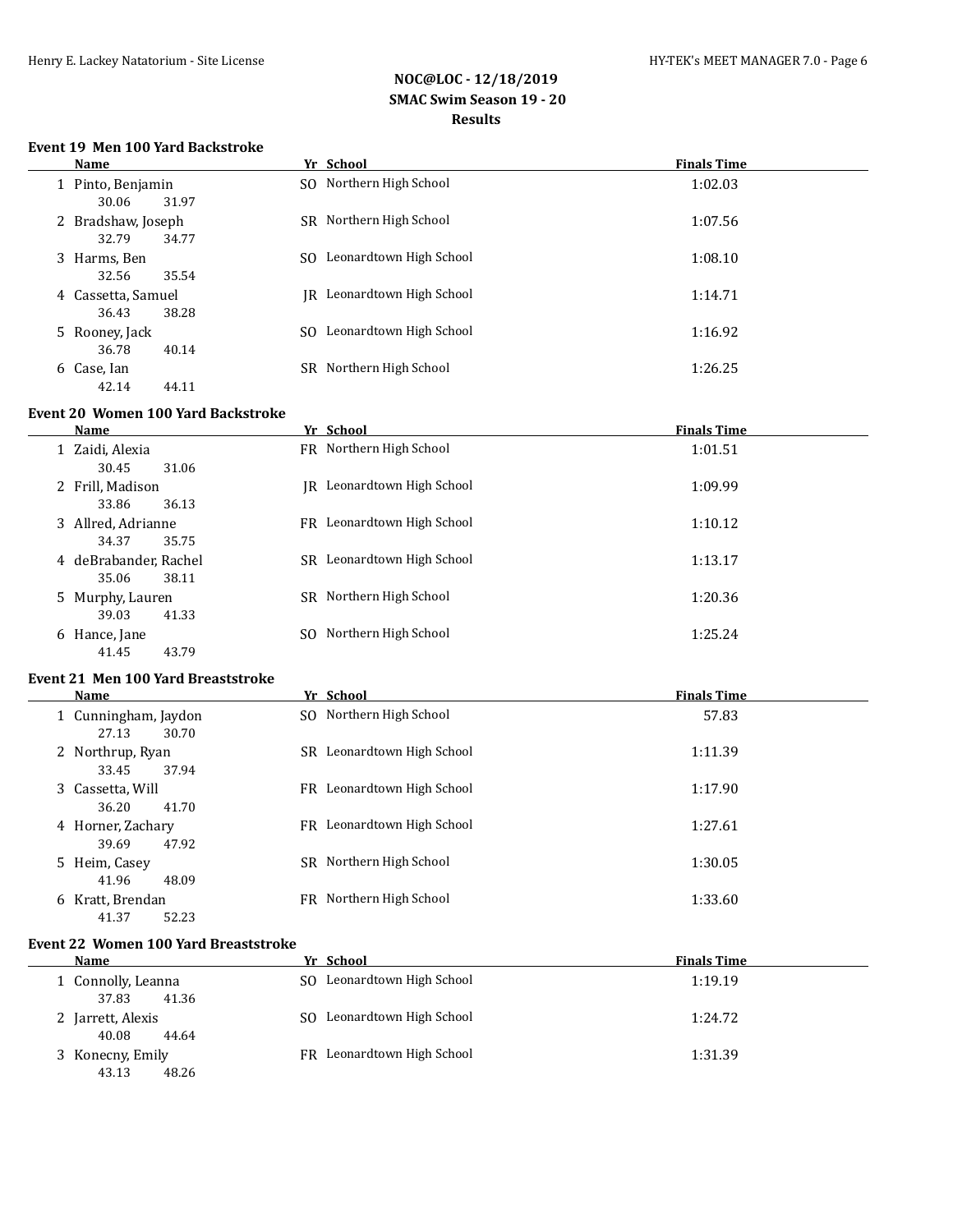#### **(Event 22 Women 100 Yard Breaststroke)**

| Name               | Yr School               | <b>Finals Time</b> |
|--------------------|-------------------------|--------------------|
| 4 Cole, Eleanor    | FR Northern High School | 1:34.53            |
| 43.03<br>51.50     |                         |                    |
| 5 Will, Riva       | SO Northern High School | 1:41.25            |
| 47.57<br>53.68     |                         |                    |
| 6 Nestor, Caroline | FR Northern High School | 1:51.80            |
| 1:03.34<br>48.46   |                         |                    |

#### **Event 23 Men 400 Yard Freestyle Relay**

| Team |                           |                           | Relay |                        |       |                       | <b>Finals Time</b>     |                          |                          |
|------|---------------------------|---------------------------|-------|------------------------|-------|-----------------------|------------------------|--------------------------|--------------------------|
|      |                           | 1 Leonardtown High School |       |                        | A     |                       |                        |                          | 3:35.18                  |
|      | 1) Konecny, Alex SR       |                           |       | 2) Wojtowicz, Jimmy SO |       |                       | 3) Wadsworth, Huon SO  |                          | 4) Claus, Zach SR        |
|      | 25.91                     | 54.59                     | 25.76 | 54.08                  | 26.51 | 54.80                 | 24.38                  | 51.71                    |                          |
|      | 2 Leonardtown High School |                           |       | B                      |       |                       |                        |                          | 3:48.59                  |
|      |                           | 1) Benson, Taylor SR      |       | 2) Walls, Ben JR       |       |                       | 3) Loesch, Andy FR     |                          | 4) Smith, Liam JR        |
|      | 26.83                     | 56.44                     | 27.68 | 58.73                  | 28.42 | 59.03                 | 26.22                  | 54.39                    |                          |
|      | 3 Northern High School    |                           |       |                        | A     |                       |                        |                          | 3:50.30                  |
|      |                           | 1) Zwinge, Oliver JR      |       | 2) Bradshaw, Joseph SR |       | 3) Pinto, Benjamin SO |                        | 4) Cunningham, Jaydon SO |                          |
|      | 26.98                     | 58.01                     | 29.74 | 1:04.10                | 27.42 | 58.72                 | 23.37                  | 49.47                    |                          |
|      | 4 Leonardtown High School |                           |       | C                      |       |                       |                        |                          | x4:16.36                 |
|      | 1) Johnson, Russell FR    |                           |       | 2) Magda, Ayden JR     |       |                       | 3) Wichrowski, Luke JR |                          | 4) Cassetta, Will FR     |
|      | 29.63                     | 1:04.25                   | 28.58 | 1:04.50                | 29.27 | 1:03.33               | 30.12                  | 1:04.28                  |                          |
|      | 5 Northern High School    |                           |       | B                      |       |                       |                        |                          | 4:48.89                  |
|      | 1) Sanders, AJ JR         |                           |       | 2) Polk, Ryan SO       |       |                       |                        | 3) Hurley, Jake SR       | 4) Marquis, Alexander SR |
|      | 34.03                     | 1:13.18                   | 35.96 | 1:16.42                | 32.71 | 1:10.98               | 32.08                  | 1:08.31                  |                          |
|      |                           |                           |       |                        |       |                       |                        |                          |                          |

## **Event 24 Women 400 Yard Freestyle Relay**

| Team                      |                         |                           | Relay |                       |                         |                     | <b>Finals Time</b>      |                          |                         |
|---------------------------|-------------------------|---------------------------|-------|-----------------------|-------------------------|---------------------|-------------------------|--------------------------|-------------------------|
| 1 Leonardtown High School |                         |                           |       | A                     |                         |                     |                         |                          | 3:55.38                 |
|                           |                         | 1) Bonds, Gabrielle FR    |       | 2) Duke, Amaya SO     |                         |                     | 3) Hotz, Sam JR         |                          | 4) Ray, Nelle JR        |
|                           | 28.81                   | 1:00.30                   | 28.39 | 59.85                 | 27.92                   | 59.42               | 26.60                   | 55.81                    |                         |
|                           | 2 Northern High School  |                           |       | A                     |                         |                     |                         |                          | 4:10.44                 |
|                           | 1) Zaidi, Alexia FR     |                           |       |                       | 2) Hatchell, Maliyah SO |                     |                         | 3) Greene, Katherine FR  | 4) Hartwell, Nyah SR    |
|                           | 28.19                   | 58.12                     | 32.24 | 1:09.74               | 30.52                   | 1:04.85             | 28.06                   | 57.73                    |                         |
|                           |                         | 3 Leonardtown High School |       | B                     |                         |                     |                         |                          | 4:11.19                 |
|                           |                         | 1) Allred, Caroline FR    |       |                       | 2) Wojtowicz, Jenny FR  |                     |                         | 3) Scott, Laura SR       | 4) McCloskey, Lauren SO |
|                           | 29.52                   | 1:00.54                   | 31.05 | 1:04.72               | 29.37                   | 1:01.82             | 29.72                   | 1:04.11                  |                         |
|                           |                         | 4 Leonardtown High School |       | C                     |                         |                     |                         |                          | x4:43.48                |
|                           | 1) Repasi, Anna SR      |                           |       | 2) Konecny, Emily FR  |                         | 3) Kosich, Julia FR |                         | 4) Francis, Jacquelyn SO |                         |
|                           | 33.80                   | 1:13.20                   | 33.94 | 1:11.30               | 31.20                   | 1:15.06             | 25.32                   | 1:03.92                  |                         |
|                           | 5 Northern High School  |                           |       | B                     |                         |                     |                         |                          | 5:14.71                 |
|                           | 1) Gaare, Megan JR      |                           |       | 2) Bailey, Phoebe SR  |                         |                     | 3) Murphy, Lauren SR    |                          | 4) Foltz, Abigail JR    |
|                           | 39.39                   | 1:20.54                   | 35.63 | 1:17.08               | 35.68                   | 1:15.96             | 37.75                   | 1:21.13                  |                         |
|                           | 6 Northern High School  |                           |       | C                     |                         |                     |                         |                          | x5:37.08                |
|                           | 1) Cimento, Veronica FR |                           |       | 2) Parmer, Carissa SO |                         |                     | 3) Brannon, Svetlana JR |                          | 4) Weisburgh, Lucy SO   |
|                           | 42.48                   | 1:34.23                   | 40.81 | 1:25.28               | 35.19                   | 1:18.17             | 38.29                   | 1:19.40                  |                         |
|                           | <b>Scores - Women</b>   |                           |       |                       |                         |                     |                         |                          |                         |

#### Women - Team Rankings - Through Event 24

1. Leonardtown High School 179 2. Northern High School 99